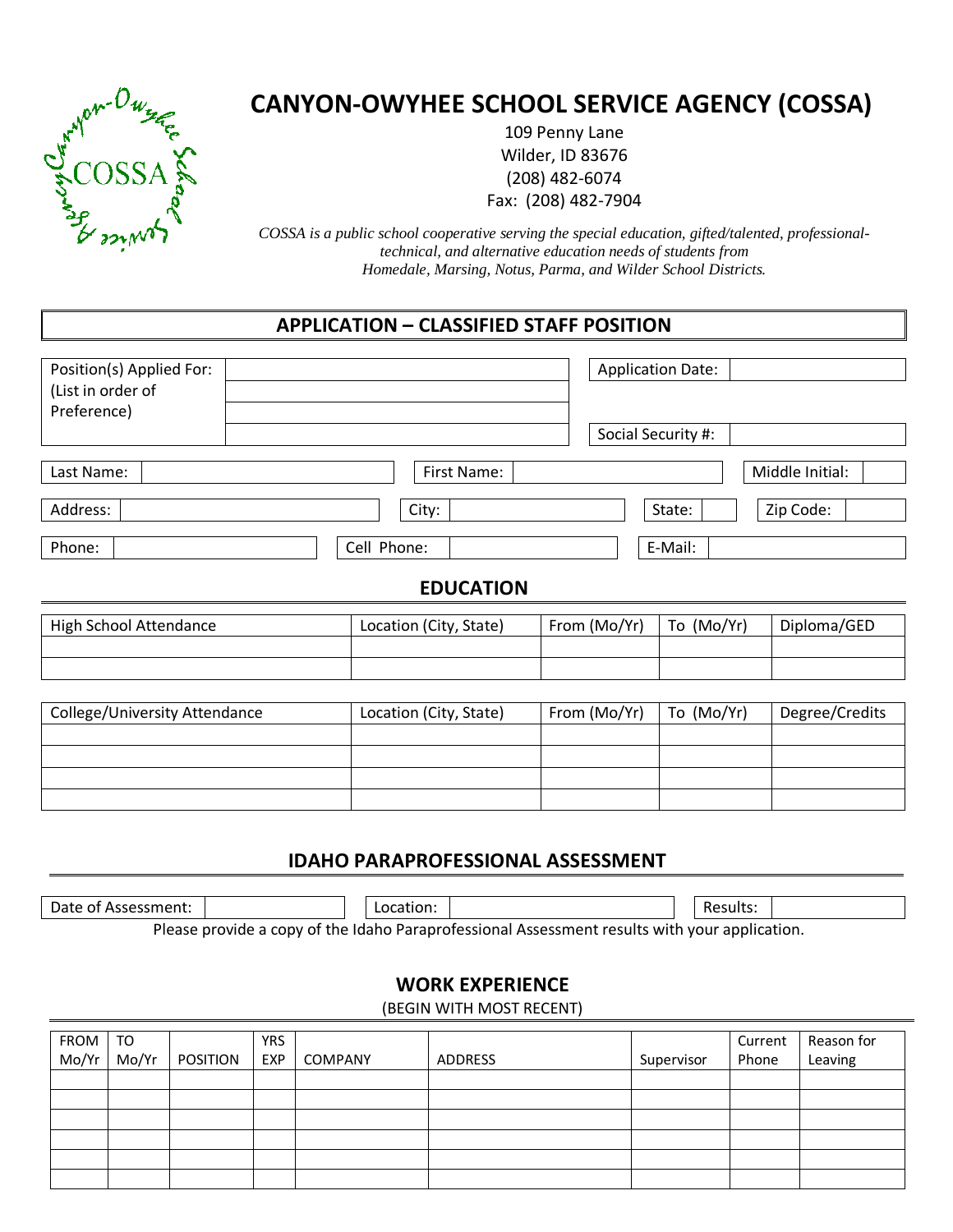#### PERSONAL REFERENCES

(Give 3 references who have first-hand knowledge of your ability to perform the type of work for which you are applying)

| Name | Relationship to Applicant | Telephone | Years Known |  |
|------|---------------------------|-----------|-------------|--|
|      |                           |           |             |  |
|      |                           |           |             |  |
|      |                           |           |             |  |

#### LEGAL INFORMATION

| Are you related to any trustee of a COSSA member district Board of Trustees?                                                                                                                                                                                                                           |                                                                                                                                                                                                           | Yes            | No |
|--------------------------------------------------------------------------------------------------------------------------------------------------------------------------------------------------------------------------------------------------------------------------------------------------------|-----------------------------------------------------------------------------------------------------------------------------------------------------------------------------------------------------------|----------------|----|
| If yes, indicate the name, relationship<br>and district of the trustee.                                                                                                                                                                                                                                |                                                                                                                                                                                                           |                |    |
|                                                                                                                                                                                                                                                                                                        |                                                                                                                                                                                                           |                |    |
| Have you ever been terminated, dismissed or resigned from a position for immoral or unprofessional<br>conduct, inability to perform job responsibilities, or violation of Federal, State, or district policies<br>including sexual misconduct or harassment of a person under the age of 18 years old? |                                                                                                                                                                                                           | Yes            | No |
| If yes, indicate the name of the employer, date                                                                                                                                                                                                                                                        |                                                                                                                                                                                                           |                |    |
| and reasons for the termination/resignation.                                                                                                                                                                                                                                                           |                                                                                                                                                                                                           |                |    |
| Have you ever been convicted of a felony or misdemeanor (including withheld or suspended judgment)?                                                                                                                                                                                                    |                                                                                                                                                                                                           | Yes            | No |
| If yes, indicate the date, place,<br>and disposition of the conviction.                                                                                                                                                                                                                                |                                                                                                                                                                                                           |                |    |
| Are you claiming a veteran preference?                                                                                                                                                                                                                                                                 |                                                                                                                                                                                                           | Yes            | No |
| Have you previously claimed a veteran preference?                                                                                                                                                                                                                                                      | Yes                                                                                                                                                                                                       | N <sub>o</sub> |    |
| Applicants claiming a preference based on IC 65-503, must submit official documentation of your veteran status with the application.                                                                                                                                                                   |                                                                                                                                                                                                           |                |    |
|                                                                                                                                                                                                                                                                                                        |                                                                                                                                                                                                           |                |    |
| Are you currently employed?                                                                                                                                                                                                                                                                            | Yes                                                                                                                                                                                                       | No             |    |
| If yes, when would you be available to work?:                                                                                                                                                                                                                                                          |                                                                                                                                                                                                           |                |    |
|                                                                                                                                                                                                                                                                                                        | DOCUMENTS REQUIRED FOR COMPLETE APPLICATION FILE                                                                                                                                                          |                |    |
|                                                                                                                                                                                                                                                                                                        |                                                                                                                                                                                                           |                |    |
| <b>Complete Application</b><br>1.<br>Copy of High School Diploma or GED.<br>2.<br>Copy of Paraprofessional assessment results<br>3.<br>(If previously completed)                                                                                                                                       | Upon submission, this application and supporting documentation will<br>remain in the personnel file for one calendar year. Information<br>changes should be reported to the Personnel Office immediately. |                |    |
| If applicable, College Transcripts (copies<br>4.<br>acceptable)<br>Official transcripts required upon employment                                                                                                                                                                                       | COSSA is an equal opportunity employer. The Board of Trustees and<br>its agents, officers, and staff members shall not discriminate on the                                                                |                |    |
| Three (3) letters of reference/recommendation<br>basis of race, color, religion, national origin, sex, age, or handicap.<br>5.<br>from current and former employers.                                                                                                                                   |                                                                                                                                                                                                           |                |    |